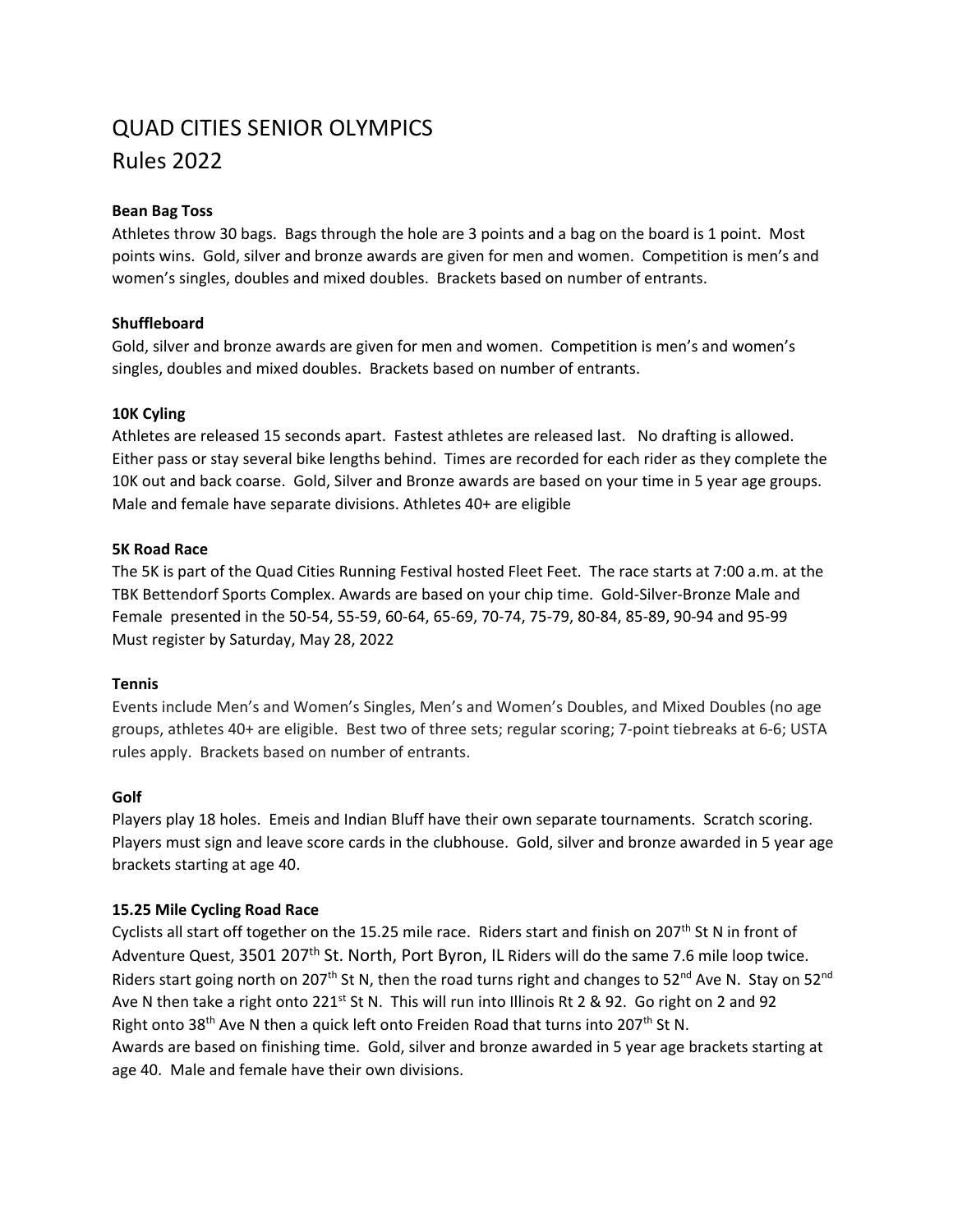## **Pickleball**

The event managers place the entrants into divisions based on their ability and their ages. Depending on the number of entrants will determine if round robin or brackets will be used. Gold, Silver and Bronze awards are based in these groups. Doubles, Mixed Doubles and Single tournaments are held. The competition will take place on the Riverside Park outdoor courts, 3300 5<sup>th</sup> Ave, Moline, Illinois There are 8 courts available. The games are scheduled over a two day tournament with the mixed doubles to begin the play, then doubles followed by the singles competition.

Games will be played to 11 points, Win by 2 points, Max score 15 points, 2 games wins the match.

## **Basketball Free Throws**

Gold, Silver and Bronze awards are based on your score in 5 year age groups. Male and Female have their own divisions. Athletes take 15 shots. Places are earned by the number of shots made. Athletes are given 3 warm attempts. They may choose to keep the score from the warm up shots or they may start from 0. All athletes shoot from the 15' free throw line. Athletes 40+ are eligible to participate.

## **Basketball Around the World**

Gold, Silver and Bronze awards are based on your time in 5 year age groups. Male and Female have their own divisions. Athletes take 9 shots around the free throw lane with the longest shot taken from the top of the key. They have a maximum of 2 attempts per location. After 2 misses they go to the next spot. Places are earned by the number of shots made and the number taken. A perfect score would be 9 made in 9 attempts. Athletes 70+ also shoot their long shot from the 3 point line at the top of the key. Ties are broken by whoever made the most shots with the fewest attempts. If still tied then it goes to the athlete making the farthest shot.

#### **Basketball 3 point contest**

Gold, Silver and Bronze awards are based on your time in 5 year age groups starting at age 40. Male and Female have their own divisions. Places are earned by the number of shots made during their allotted time from beyond the 3 point arc. Athletes must rebound their own shots. Athletes are given two 3 minute time periods.

#### **Badminton**

The event manager will place the athletes into brackets depending on the number of entrants.Gold, Silver and Bronze awards will be awarded based on these groupings. Male and Female have their own divisions. Doubles, Mixed Doubles and Singles tournaments are held. The tournament director places athletes into groups based on the number of entries into round robin or brackets. Games will be played to 11 points, Win by 2 points, Max score 15 points, 2 games wins the match.

#### **Bowling**

Gold, silver and bronze awards are given for men and women.

#### **Billiards**

Gold, silver and bronze awards are given for men and women.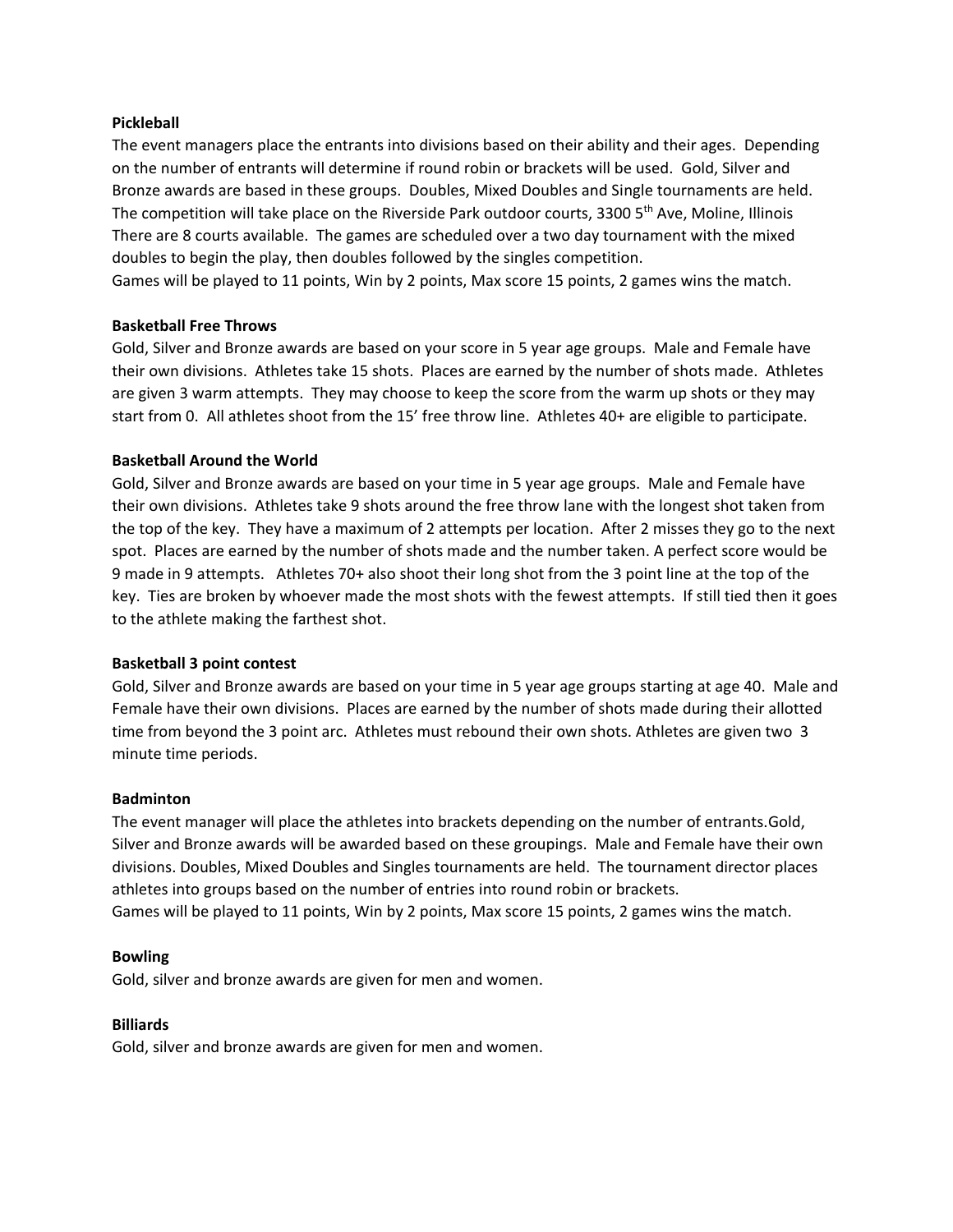#### **Distance Throws**

Gold, Silver and Bronze awards are based in 5 year age groups starting at age 40. Male and Female have their own divisions. Each athlete receives 3 throws. They may take them in succession or rest between throws. The throws are made on the football field goal line. It is a foul and not measured if their foot hits the line before or after attempting their throw. Officials mark where the implement lands on the field and the distances are recorded using the yard hash marks on the field. Measurements are made to the lesser 1 foot increment. The implement must land in the field of play to be marked. Best distance wins. Ties are broken by the  $2^{nd}$  best throw.

## **Track and Field**

USA Track & Field Rules are used Gold, Silver and Bronze awards are based on your time or measurement in 5 year age groups starting at age 40. Male and Female have their own divisions. Athletes must complete their event with a legal mark to qualify for the award.

## **Horseshoes**

Athletes throw 30 shoes. Ringers are 3 points and within the width of the shoe 1 point. Most points wins. Gold, silver and bronze awards are given for men and women.

## **Push Ups**

Gold, Silver and Bronze awards are in 5 year age groups starting at age 40. Male and Female have their own divisions. Athletes are given 2 x 60 second sessions to perform their push ups. Athletes must go all the way down and all the way up for the push up to be counted by the event judge. Most push ups added together from both 60 second sessions wins.

## **Pull Ups**

Gold, Silver and Bronze awards are in 5 year age groups starting at age 40. Male and Female have their own divisions. Athletes are given 2 x 60 second sessions to perform their pull ups. Athletes must go all the way up with their chin over the bar and all the way down for the pull up to be counted by the event judge. Most pull ups added together from both 60 second sessions wins.

## **Tim Terronez Bench Press**

Gold, Silver and Bronze awards are in 5 year age groups starting at age 40. Male and Female have their own divisions. Athletes are given 3 attempts to lift the weight that they chose. Once they establish the weight that they start with, the weight may not be lowered. Awards are based on the heaviest final weight lifted and judged to have been a legal lift. THE WINNING LIFT IN EACH AGE DIVISION IS BASED UPON THE PERCENTAGE OF THE LIFTERS BODY WEIGHT THAT HE/SHE LIFTS, NOT ON THE HIGHTEST WEIGHT THEY LIFT.

There will also be Gold, Silver and Bronze awarded to the top 3 overall athletes based on the heaviest weight lifted. Male and female.